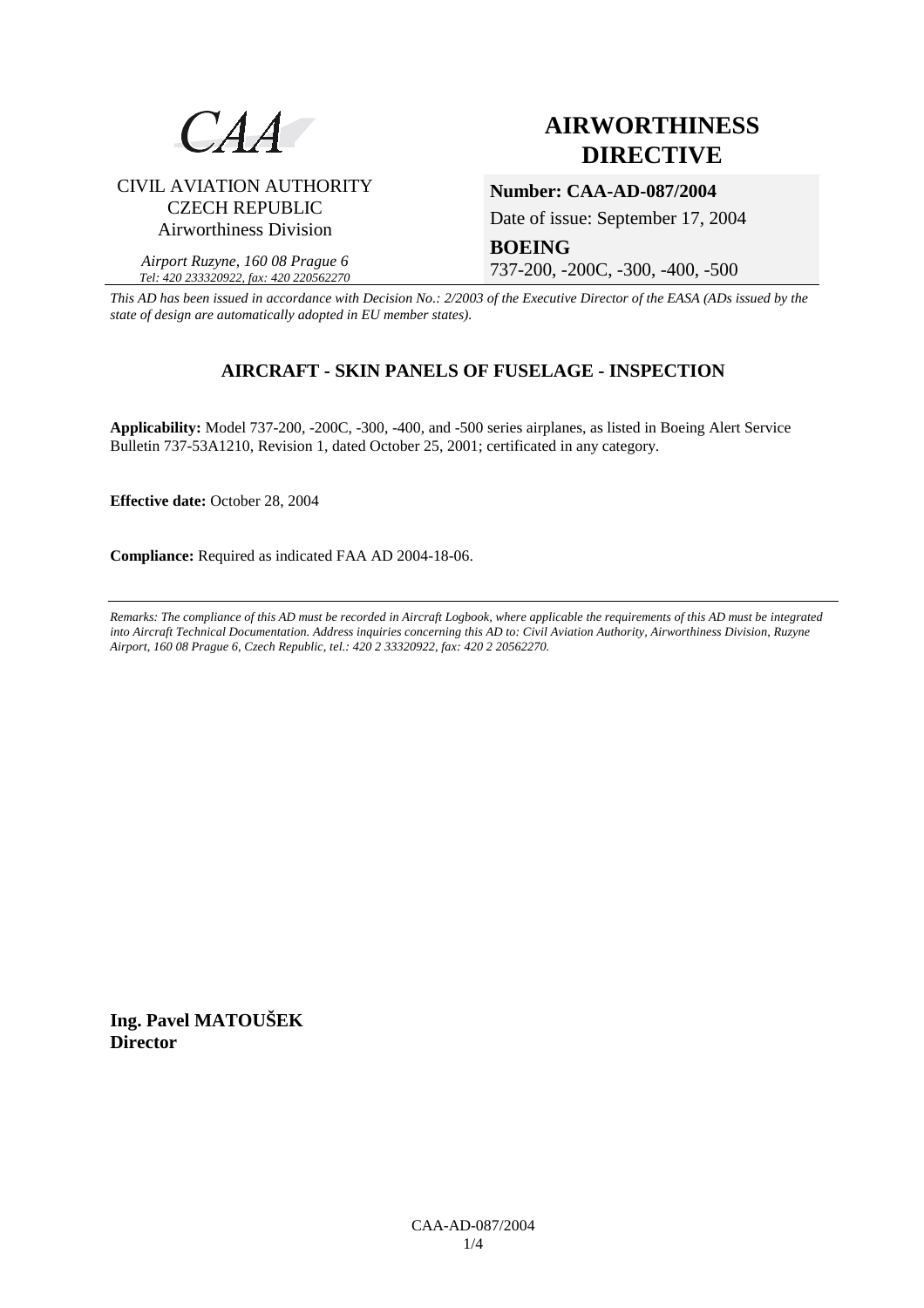#### **2004-18-06 Boeing**: Amendment 39-13784. Docket 2001-NM-246-AD.

*Applicability*: Model 737-200, -200C, -300, -400, and -500 series airplanes, as listed in Boeing Alert Service Bulletin 737-53A1210, Revision 1, dated October 25, 2001; certificated in any category.

**Note 1**: This AD applies to each airplane identified in the preceding applicability provision, regardless of whether it has been modified, altered, or repaired in the area subject to the requirements of this AD. For airplanes that have been modified, altered, or repaired so that the performance of the requirements of this AD is affected, the owner/operator must request approval for an alternative method of compliance in accordance with paragraph (j) of this AD. The request should include an assessment of the effect of the modification, alteration, or repair on the unsafe condition addressed by this AD; and, if the unsafe condition has not been eliminated, the request should include specific proposed actions to address it.

*Compliance*: Required as indicated, unless accomplished previously.

To find and fix fatigue cracking of certain upper and lower skin panels of the fuselage, which could result in sudden fracture and failure of the skin panels and consequent rapid decompression of the airplane, accomplish the following:

#### **External Detailed and Eddy Current Inspections**

(a) For Groups 1 through 6 and Group 8 airplanes: Before the accumulation of 35,000 total flight cycles, or within 4,500 flight cycles after the effective date of this AD, whichever is later, do external detailed and eddy current inspections of the crown area and other known areas of fuselage skin cracking, per Part 1 and Figure 1 of the Work Instructions of Boeing Alert Service Bulletin 737- 53A1210, Revision 1, dated October 25, 2001, except as provided by paragraph (i) of this AD. Repeat the external detailed and eddy current inspections at intervals not to exceed 4,500 flight cycles until paragraph  $(c)$ ,  $(d)(1)(ii)$ ,  $(e)$ ,  $(f)$ , or  $(g)$  of this AD has been done, as applicable. Although paragraph 1.D. of the service bulletin references a reporting requirement, such reporting is not required by this AD.

**Note 2**: For the purposes of this AD, a detailed inspection is defined as: "An intensive visual examination of a specific structural area, system, installation, or assembly to detect damage, failure, or irregularity. Available lighting is normally supplemented with a direct source of good lighting at intensity deemed appropriate by the inspector. Inspection aids such as mirror, magnifying lenses, etc., may be used. Surface cleaning and elaborate access procedures may be required."

(b) For all airplanes: Before the accumulation of 40,000 total flight cycles, or within 4,500 flight cycles after the effective date of this AD, whichever is later, do an external detailed inspection of the lower lobe area and section 41 of the fuselage for cracking, per Part 2 and Figure 2 of the Work Instructions of Boeing Alert Service Bulletin 737- 53A1210, Revision 1, dated October 25, 2001, except as provided by paragraph (i) of this AD. Repeat the inspection at intervals not to exceed 9,000 flight cycles until paragraph (d)(2) or (e) of this AD has been done, as applicable.

#### **Preventive Modification**

(c) For Groups 3, 5, 6, and 8 airplanes: If no cracking is found during any inspection required by paragraph (a) of this AD, doing the preventive modification of the chem-milled pockets in the upper skin as specified in Part 5 of the Work Instructions of Boeing Alert Service Bulletin 737-53A1210, Revision 1, dated October 25, 2001, ends the repetitive external detailed and eddy current inspections required by paragraph (a) of this AD for the modified area only.

#### **Corrective Actions**

(d) If any cracking is found during any inspection required by paragraph (a) or (b) of this AD, before further flight, do the actions specified in paragraphs  $(d)(1)$  and  $(d)(2)$  of this AD, as applicable, per the Work Instructions of Boeing Alert Service Bulletin 737-53A1210, Revision 1, dated October 25, 2001. Where the service bulletin specifies to contact Boeing for repair instructions, before further flight, repair per a method approved by the Manager, Seattle Aircraft Certification Office (ACO), FAA; or per data meeting the type certification basis of the airplane approved by a Boeing Company Designated Engineering Representative (DER) who has been authorized by the Manager, Seattle ACO, to make such findings. For a repair method to be approved by the Manager, Seattle ACO, as required by this paragraph, the approval letter must specifically reference this AD.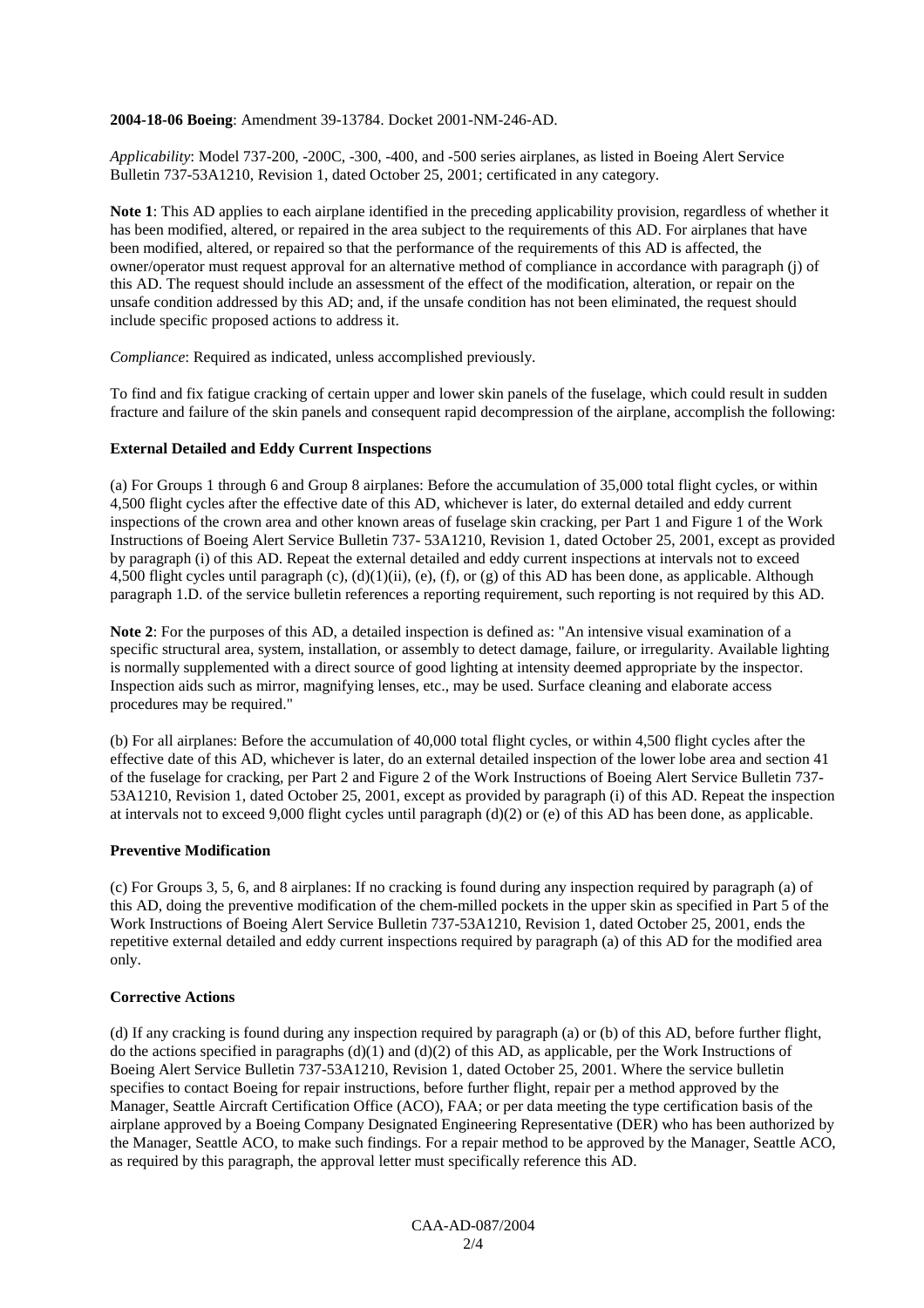(1) Except as provided by paragraph (e) of this AD, for cracking of the crown area, do the repair specified in either paragraph  $(d)(1)(i)$  or  $(d)(1)(ii)$  of this AD.

(i) Do a time-limited repair per Part 4 of the Work Instructions of the service bulletin, then do the actions required by paragraph (f) of this AD at the times specified in that paragraph.

(ii) Do a permanent repair per Part 3 of the Work Instructions of the service bulletin. Installation of a permanent repair ends the repetitive inspections required by paragraph (a) of this AD for the repaired area only. Installation of the lap joint repair specified in paragraph (g) of AD 2002-07-08, amendment 39-12702, is considered acceptable for compliance with the corresponding permanent repair specified in this paragraph for the repaired areas only.

(2) Except as provided by paragraph (e) of this AD, for cracking of the lower lobe area and Section 41, repair per Part 2 of the Work Instructions of the service bulletin. Accomplishment of this repair ends the repetitive inspections required by paragraph (b) of this AD for the repaired area only.

#### **Optional Repair Method**

(e) For cracking in any area specified in paragraphs  $(d)(1)$  and  $(d)(2)$  of this AD within the limitations of Chapter 53, Subject 53- 30-3, Figure 48 (for Model 737-100 and -200 series airplanes), of the Boeing 737-100 and -200 Structural Repair Manual (SRM); Chapter 53, Subject 53-00-01, Figure 229 (for Model 737-300 airplanes), of the Boeing 737-300 SRM; Chapter 53, Subject 53-00-01, Figure 231 (for Model 737-400 series airplanes), of the Boeing 737-400 SRM; and Chapter 53, Subject 53-00-01, Figure 229 (for Model 737-500 series airplanes), of the Boeing 737-500 SRM; repair cracks per the applicable SRM. Accomplishment of the applicable repair terminates the repetitive inspections required by paragraphs (a) and (b) of this AD for the repaired area only.

#### **Follow-on and Corrective Actions**

(f) If a time-limited repair is done, as specified in paragraph  $(d)(1)(i)$  of this AD: Do the actions specified in paragraphs  $(f)(1)$ ,  $(f)(2)$ , and  $(f)(3)$  of this AD, at the times specified in paragraphs  $(f)(1)$ ,  $(f)(2)$ , and  $(f)(3)$  of this AD, per the Work Instructions of Boeing Alert Service Bulletin 737-53A1210, Revision 1, dated October 25, 2001.

(1) Within 3,000 flight cycles after doing the repair: Do a detailed inspection of the repaired area for loose fasteners per Part 4 of the Work Instructions of the service bulletin. If any loose fastener is found, before further flight, replace with a new fastener per the service bulletin. Then repeat the inspection at intervals not to exceed 3,000 flight cycles until permanent rivets are installed in the repaired area, which ends the repetitive inspections for this paragraph.

(2) Within 4,000 flight cycles after doing the repair: Do inspections of the repaired area for cracking per Part 4 of the Work Instructions of the service bulletin. If any cracking is found, before further flight, repair per a method approved by the Manager, Seattle ACO, or per data meeting the type certification basis of the airplane approved by a Boeing Company DER who has been authorized by the FAA to make such findings. For a repair method to be approved by the Manager, Seattle ACO, as required by this paragraph, the approval letter must specifically reference this AD.

(3) Within 10,000 flight cycles after doing the repair: Make the repair permanent per Part 4 and Figure 20 of the Work Instructions of the service bulletin, which ends the repetitive inspections for the repaired area only.

#### **Optional Terminating Action for Repetitive Eddy Current Inspections**

(g) Accomplishment of paragraph (b) or (c), as applicable, of AD 2003-14-06, amendment 39-13225, ends the repetitive eddy current inspections required by paragraph (a) of this AD for that skin panel only; however the repetitive external detailed inspections required by paragraph (a) of this AD are still required for all areas.

#### **Credit for Actions Done Per Previous Service Bulletin**

(h) Inspections, repairs, and preventive modifications done before the effective date of this AD per Boeing Alert Service Bulletin 737-53A1210, dated December 14, 2000, are acceptable for compliance with the corresponding actions required by this AD.

### **Exception to Service Bulletin Procedures**